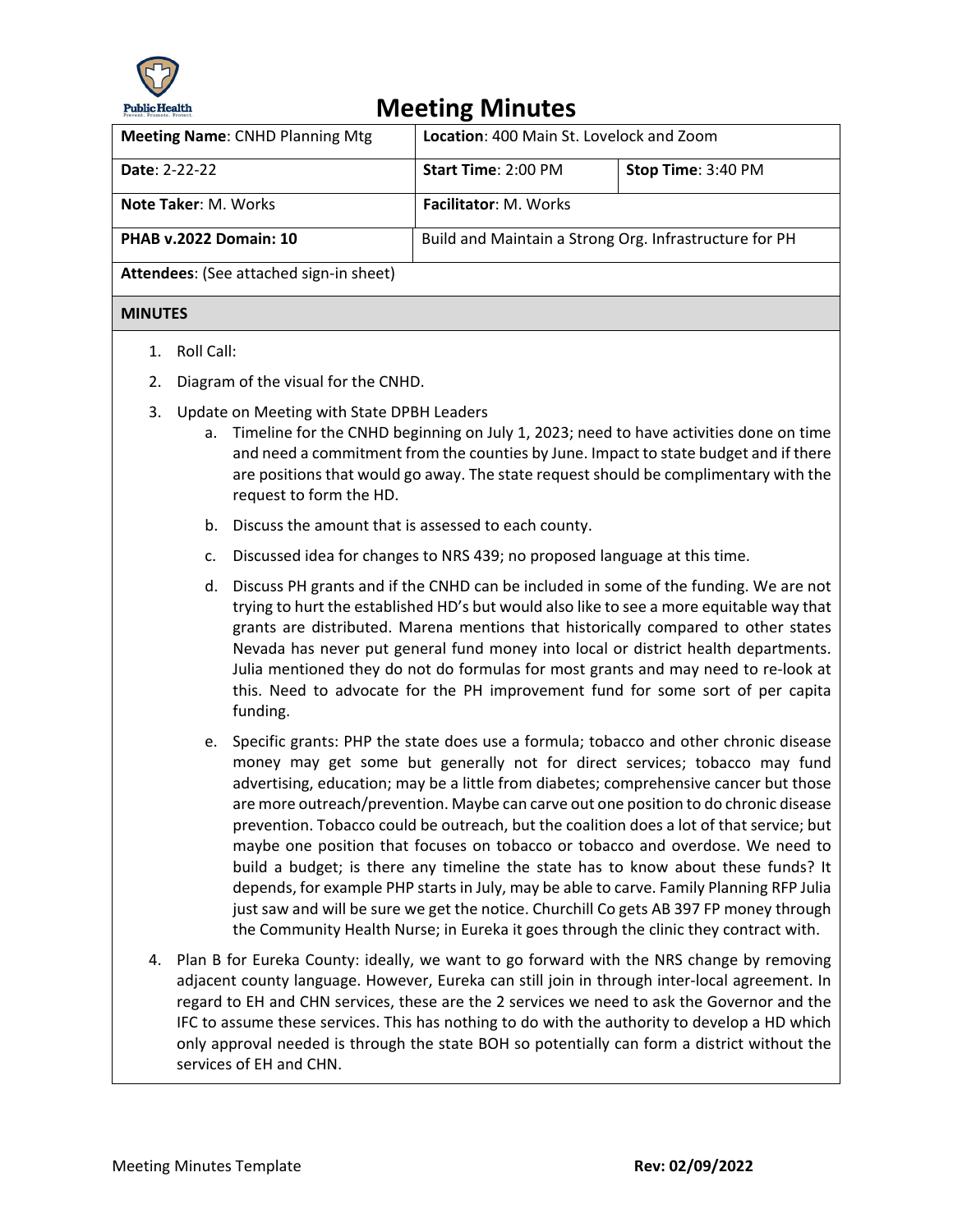

- 5. Legislative Changes: discuss any potential changes to NRS 439: all agree they want the removal of *adjacent* counties to form a HD. Relationships are more important than county lines. Briefly discuss the handout that has some laws from other states with BOH composition. Question: do we want to look at district BOH composition: no, the group likes it the way it is. Shannon: is okay with the governing body appointing. JJ: agrees with Shannon; wants to appoint who they want to sit on the Board and gives the county a sense of control. Vince: suggested for Board appointments (any kind) like it to be a public process so that it engages the community Do we want to add a government structure? Question regarding what a government structure is. No, the group likes not having that dictated. Julia chimes in that more discussion will most likely come out from the 209 study. We should be discussing not only the services that we are hoping to assume (EH and CHN), but also need to be delivering on the 10 Essentials of PH. We will keep eyes on the 209 study. Vince adds there is always a concern when a statute is opened up the legislature will make additional changes that we weren't seeking or making; see how 209 plays out and how it is presented to the legislature. Allowing the local flexibility is paramount as these counties know what works for them. Any action on 209? There is a penciling out of meetings and it was suggested that we are included. They will be looking at PH workforce and PH governance; this will occur over the next 5-6 months. Discuss that other states have in their law for a District that the District HO is the Executive Officer and Secretary of the BOH: Nevada does not have this for a District that is 700,000 or less (they have it for a county). Group agrees this can be put into the BOH Bylaws. Same with BOH members being a resident, put this in Bylaws.
- 6. Sample of County Codes: refer to handout on codes; some draft language on how to say in code on establishing the HD; Shannon says need to start working on related to 4 different attorneys. Shannon will send to her DA's office and start moving to all the counties afterward. Wording to abolish the county BOH and name the district as the authority. Churchill County will be the fiscal agent, the CNHD will be ablet o collect fees, etc. (see handout). Shannon will give to her attorney and get feedback. CNHD HO will be the rabies authority (see handout).
- 7. Schedule of Presentations
	- a. NACO on Friday February 25<sup>th</sup>: who will be in person: JJ, Shannon, Marena, Cassie
	- b. State BOH on Friday March 4<sup>th</sup> on Zoom: Marena to present; Shannon, Cassie
	- c. Legislative Committee on Health and Human Services: Julia states they do have theme meetings; Julia will connect Marena with the analyst for that committee to ask if there is an appropriate meeting for this topic.
- 8. Organizational Chart: need an idea of positions, services to build a budget. HO does not need to be an MD; in many states this position is not an MD but an MD needs to be on contract for specific medical orders. Org chart has some main themes and there will be a cross-over of people doing a couple of things. Need to build up strong the PHP/disease investigation side. EH would have a working manager who oversees the program but also does inspections. The state said it has 2.5 FTE's covering this area. CHN again will be doing other duties. Need to know from each county how often they need a public health nurse in the county (ex: 3 days per week; 5 days per week). Disease prevention is any kind of chronic disease management. Carol states right now needs one day a week maybe more in the future. Shannon has put in for a PHN who can also do chronic disease management. In EH, cannot have administrative staff do inspections but they still need admin staff but again this will cross over. In Douglas County the budget came in lower then they were paying. Email on any thoughts especially on nursing.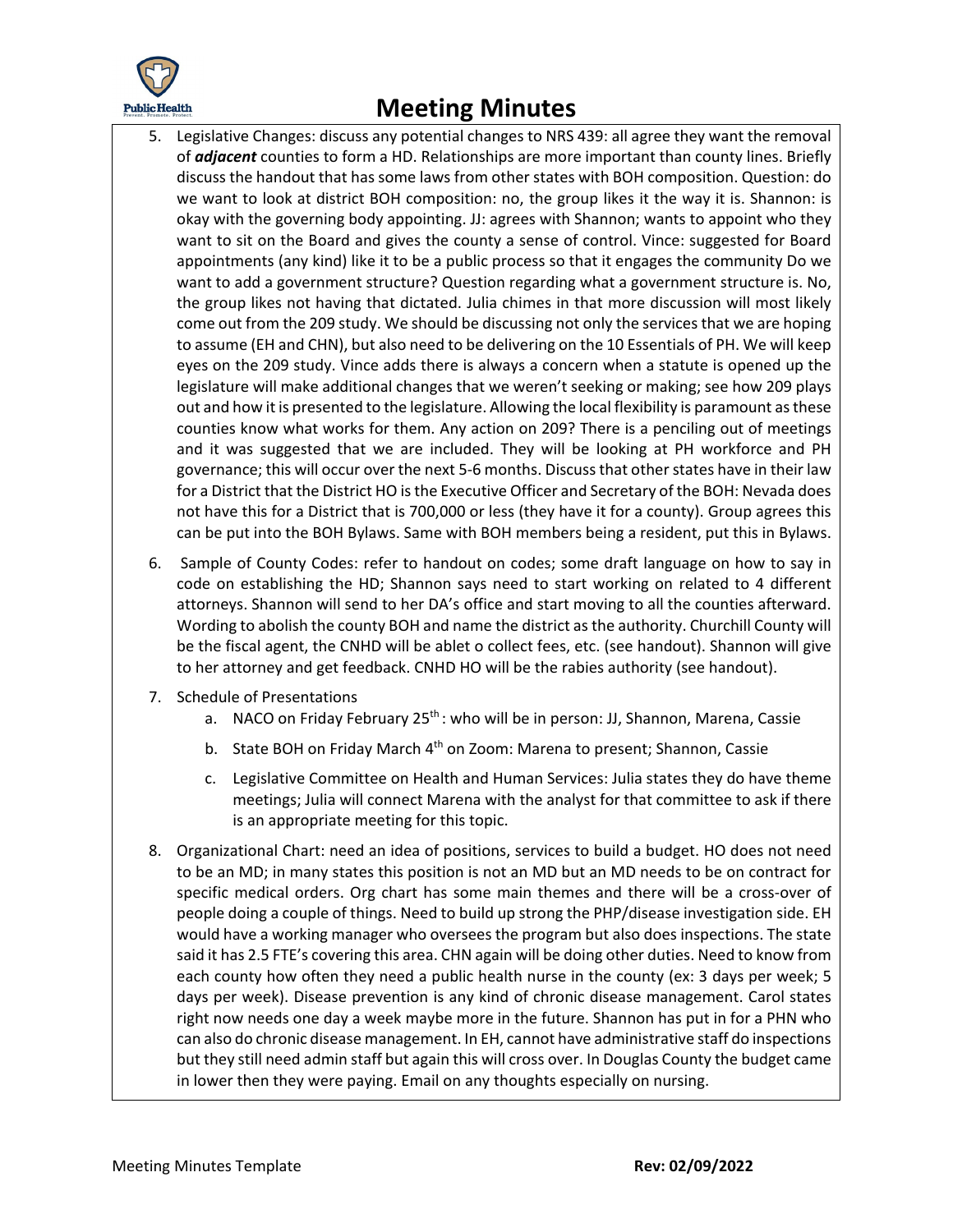

- 9. Build Budget: Marena's next big item is to build the budget and UNR is hiring a person to assist knowing that the counties are busy right now building their annual budget, but I will reach out for questions. Shannon says CC is building a spreadsheet that has all fringe benefits and how to formulate that for each position. Pull from the state their wage study for positions they don't have. Grant numbers will be draft at this time. One of hardest to nail down are fees for service. Looked at Washoe County and State fees for EH; State may not have updated fees. Need to know feedback; Carson City for example did not charge non-profits, maybe schools. Washoe County may have had a discount, cannot remember. Can start a budget by using the state fees. Marena makes a comment that may want to start higher than current state fees as her opinion is fees are not raised for so long then they take a huge % increase; so everyone needs to think about fees. Need to develop a fee schedule for clinic services, immunizations, example. Even product that is free (example Covid vaccine), there is still an allowable fee to charge for administration. Think about how the counties want fees to look like. Shannon asks if there could be a comparison of the different injections and fees. Marena will do this. Do you want to charge for home visits? Think about these things. Insurance billing is a huge piece; even Covid can be billed for an administrative fee. Need insurance contracts which cannot happen until there is a nurse practitioner hired. Suggest using a billing company due to Federal requirements and fines if not done properly; however, they do charge a % of all cash that comes in. After we get a draft budget, then will need an agreement on how much to charge each county. Need a budget before can decide on this. One idea is a flat fee and then per capita.
- 10. Timeline: rough timeline, see PPT slide; in regard to NRS 439 changes how does this group move forward? Will be waiting to see how some other things pan out.
- 11. Discuss membership (NALBOH and NACCHO): encourage membership for everyone to join NALBOH and consider attending the annual conference. Encourage Churchill to also join NACCHO as well; however, any of the counties can join. After a district is formed, the district will join as a member.
- 12. Next meeting March 22 in Eureka; does the group want to try to continue to have an in-person site for meetings? Yes.

| <b>ACTION ITEMS</b>                                                                                                                                      |                           |                               |  |
|----------------------------------------------------------------------------------------------------------------------------------------------------------|---------------------------|-------------------------------|--|
| <b>Item</b>                                                                                                                                              | <b>Person Responsible</b> | <b>Deadline</b>               |  |
| State BOH agenda for March 4 <sup>th</sup> send to all members                                                                                           | Marena                    | When agenda is<br>available   |  |
| Introduction to Marena to the analysts for the<br>legislative committee on health and human services                                                     | Julia                     | <b>ASAP</b>                   |  |
| Each counties vision for how often a public health nurse<br>should be in their county. For example, 3 days a week; 5<br>days a week, what is there need. | All                       | March 11                      |  |
| Churchill County Spreadsheet with all the fringe<br>benefits                                                                                             | Shannon                   | As soon as it is<br>completed |  |
| Immunization fee comparison                                                                                                                              | Marena                    | March 22                      |  |
| Letter to the Governor                                                                                                                                   | Marena                    | March 22                      |  |

#### **ACTION ITEMS**